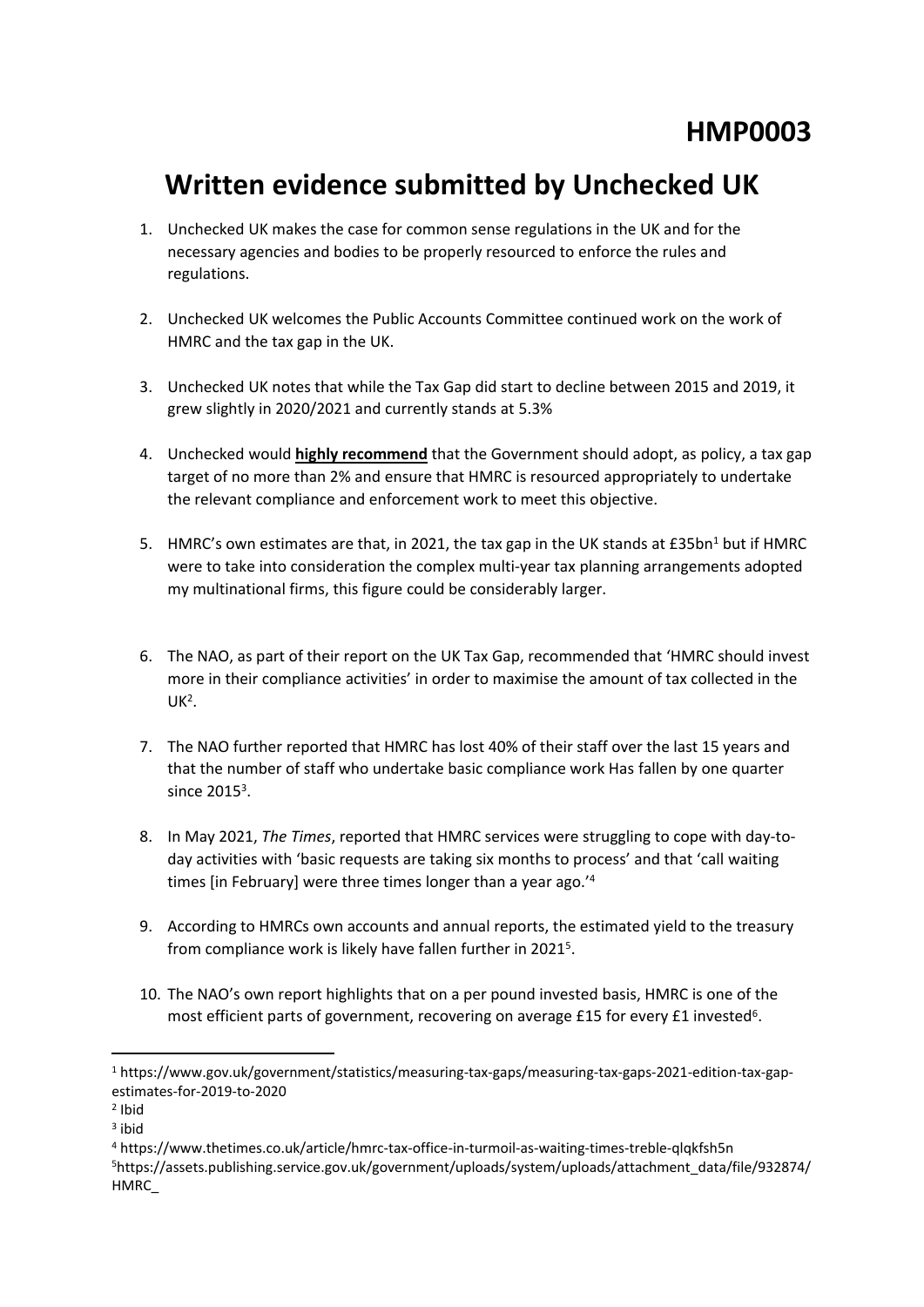- 11. When applied to large businesses only, the return on the £1 investment returns £447.
- 12. Of the £35bn of uncollected tax, around £6.1bn is from large businesses, which could be collected for an investment of £133m.
- 13. The NAO's previous report also stated, 'more staff could increase the rate of return'<sup>8</sup> in unpaid tax but instead there has been a reduction in activity and staff resource in order for HMRC to 'live within the funding constraints'<sup>9</sup>.
- 14. Unchecked UK believe this is an entirely false economy in which short term departmental and organisational savings are being pursued at the expense of longer term and higher value rewards. By cutting HMRC and by HMRC reducing its work and activity in the areas of compliance and enforcement, the UK is forgoing tax and perpetuating further cuts to enforcement agencies and wider public spending.
- 15. Between 2016 and 2019 the number of audits and investigations conducted by HMRC fell by a third (from around 580,000 to 390,000).<sup>10</sup>
- 16. Better targeting and digitisation has meant that each action brings in, on average, more money than it did previously. However, the overall decline in the amount of compliance work taking place means that the cash coming in has 'not kept pace with general increases in tax revenue', according to the NAO.<sup>11</sup>
- 17. Additionally, HMRC now has around 62,000 members of staff, down from a peak of 100,000 in 2006. In recent years, HMRC has continued to lose both experienced staff and younger staff with strong potential.
- 18. According to the Public and Commercial Services Union, the organisation lost staff with 17,000 years of collective experience in 2018 alone.
- 19. Between 2015-16 and 2019-20 HMRC reduced the number of staff doing routine compliance work by around 25%. Studies also show that visible compliance plays a key role in ensuring that tax payers play by the rules. Further contraction of HMRC's capacity could tip the UK into a situation where these incentives become less common therefore reducing overall deterrence.
- 20. The NAO has regularly warned HMRC and the Government that money is being lost due to limited resources, and has cautioned that continued reductions in staff risk damaging the current yield from compliance work.
- 21. HMRC has prioritised maintaining coverage of all taxpayer groups rather than focusing resources on groups offering the highest returns. This has reduced tax revenues. Further

7 ibid

 $11$  ibid

<sup>6</sup> https://www.nao.org.uk/wp-content/uploads/2020/07/Tackling-the-tax-gap.pdf

<sup>8</sup> https://www.nao.org.uk/wp-content/uploads/2020/07/Tackling-the-tax-gap.pdf

<sup>&</sup>lt;sup>9</sup> ibid

 $10$  ibid